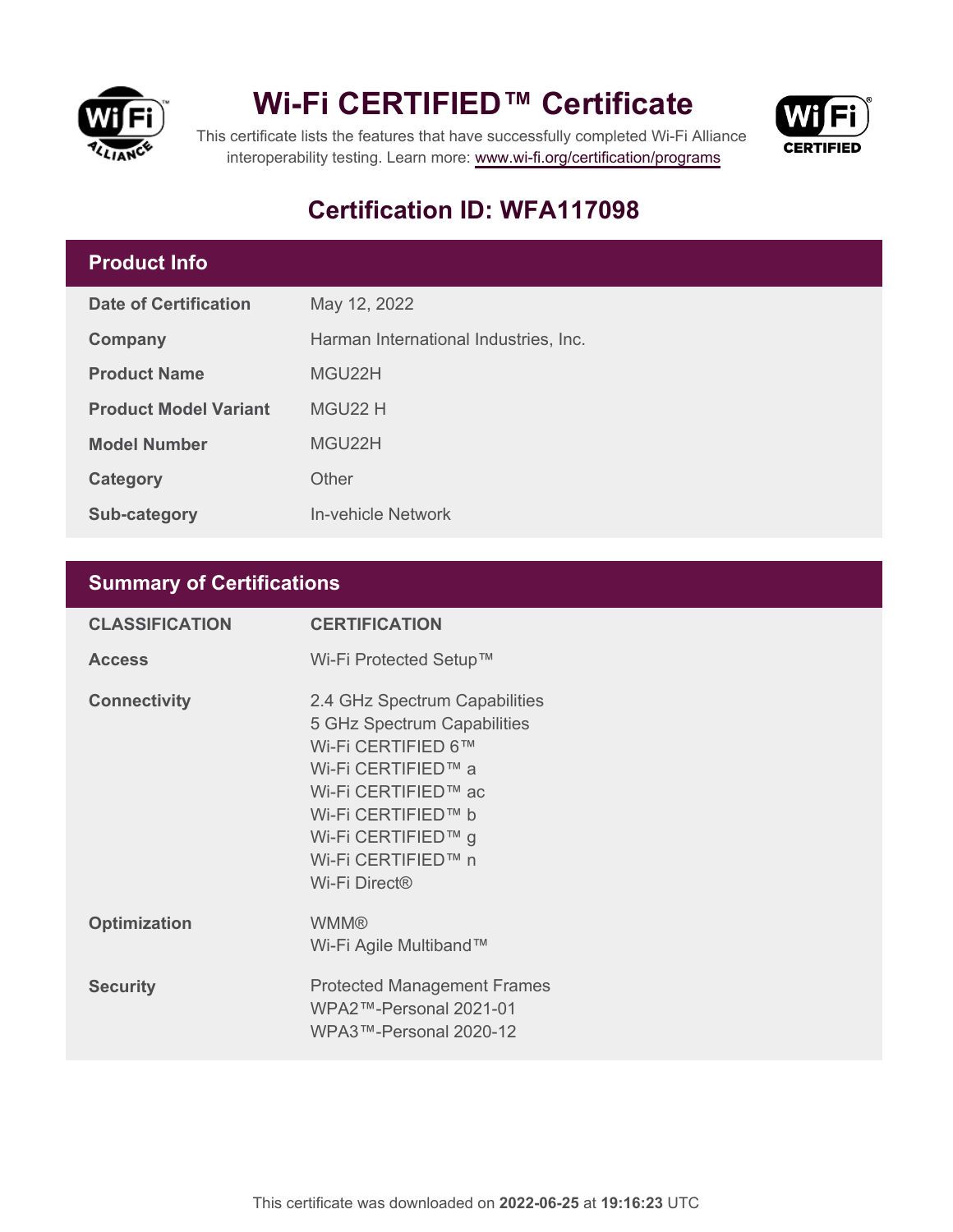

**Certification ID: WFA117098**



#### **Wi-Fi CERTIFIED 6™ (continued)** LDPC Tx MCS 8-9 Rx MCS 8-9 Tx MCS 10-11 Rx MCS 10-11 Tx SU beamformer TXOP RTS Threshold **2.4 GHz Spectrum Capabilities** 20 MHz Channel Width in 2.4 GHz **5 GHz Spectrum Capabilities** 20 MHz Channel Width in 5 GHz 40 MHz Channel Width in 5 GHz 80 MHz Channel Width in 5 GHz **RF Architecture** Bands Supported Transmit (Tx) Receive (Rx) 2.4 GHz 2 2 2 5 GHz 2 2 **Wi-Fi Component Operating System** Linux **Wi-Fi Component Firmware** w9098o-V1, RF878X, FP68\_LINUX, 17.68.1. p109.12 **Page 2 of 5 Role: Access Point Wi-Fi Components Certifications**

#### **Protected Management Frames**

#### **WMM®**

Max Throughput

#### **WPA2™-Personal 2021-01**

**WPA3™-Personal 2020-12**

#### **Wi-Fi CERTIFIED 6™**

A-MPDU with A-MSDU LDPC Rx

#### **Wi-Fi CERTIFIED™ a**

#### **Wi-Fi CERTIFIED™ ac**

A-MPDU with A-MSDU LDPC Rx LDPC Tx MCS 8-9 Rx Short Guard Interval STBC SU beamformer

#### **Wi-Fi CERTIFIED™ b**

#### **Wi-Fi CERTIFIED™ g**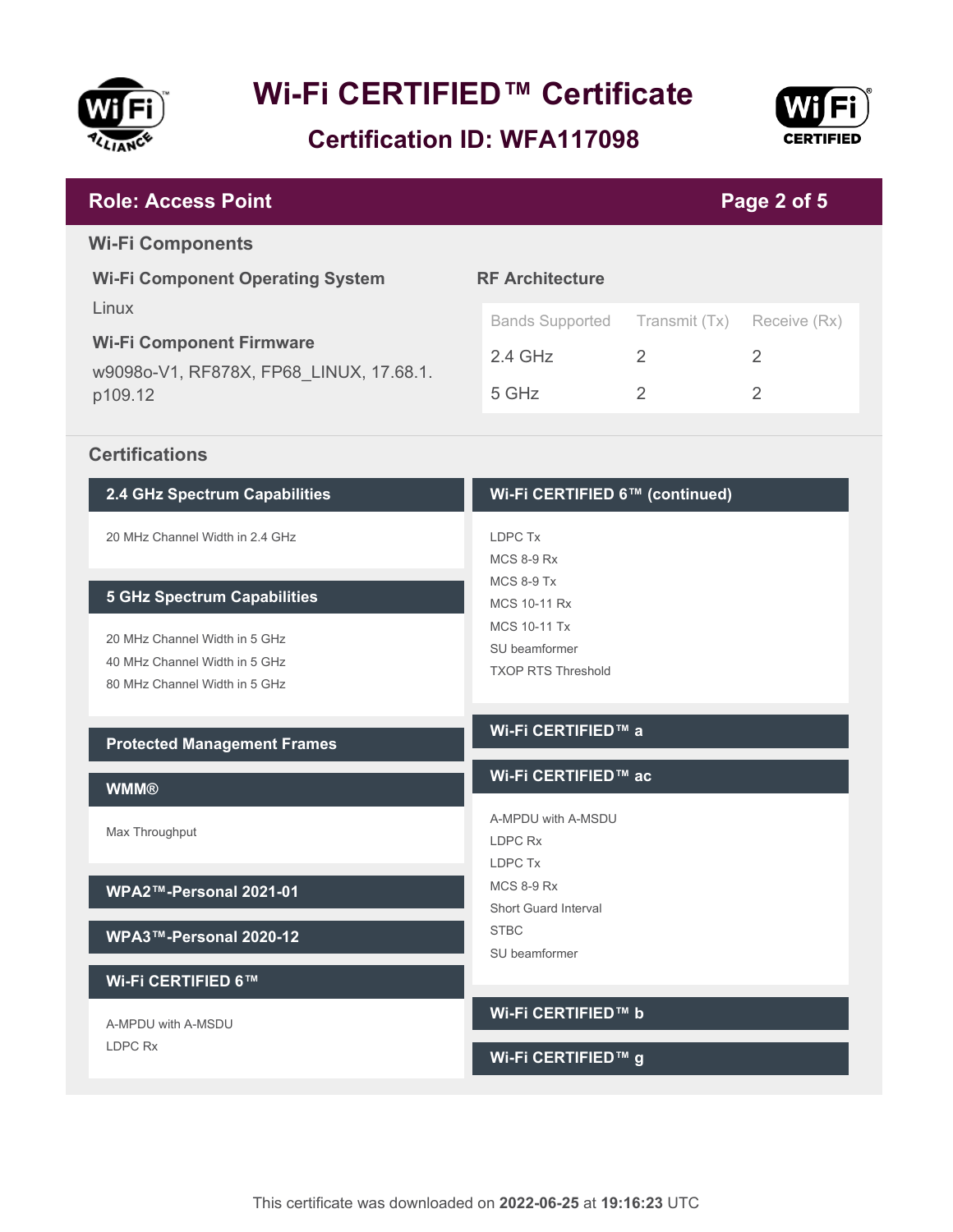

# **Certification ID: WFA117098**



## **Role: Access Point**

# **Page 3 of 5**

#### **Wi-Fi CERTIFIED™ n**

HT Duplicate Mode OBSS on Extension Channel Short Guard Interval STBC A-MPDU Tx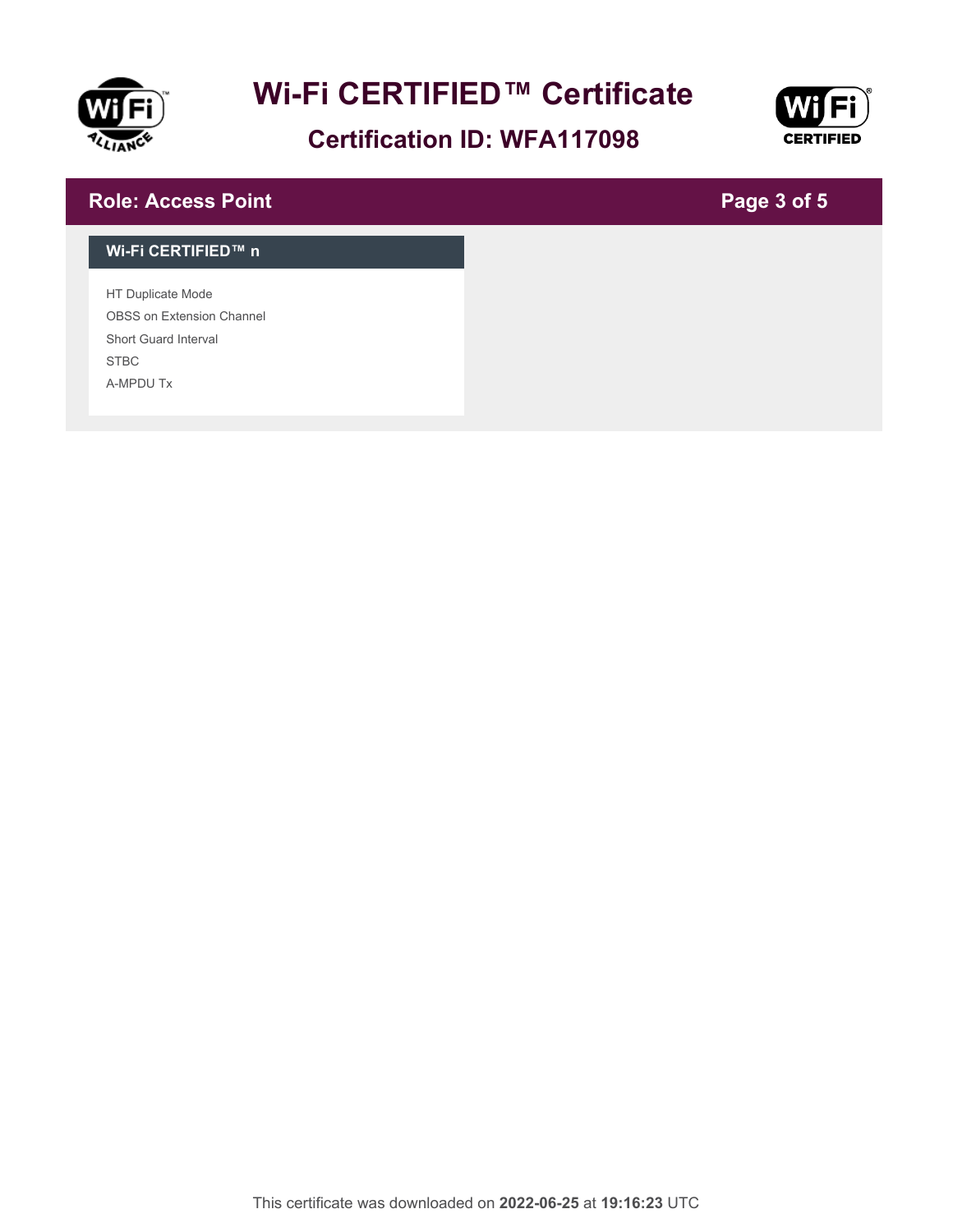

**Certification ID: WFA117098**



### **Role: Station**

## **Page 4 of 5**

#### **Wi-Fi Components**

**Wi-Fi Component Operating System** Linux **Wi-Fi Component Firmware**

w9098o-V1, RF878X, FP68\_LINUX, 17.68.1. p109.12

#### **RF Architecture**

| Bands Supported Transmit (Tx) Receive (Rx) |   |  |
|--------------------------------------------|---|--|
| 2.4 GHz                                    | ン |  |
| 5 GHz                                      | 2 |  |

#### **Certifications**

#### **2.4 GHz Spectrum Capabilities**

20 MHz Channel Width in 2.4 GHz

#### **5 GHz Spectrum Capabilities**

20 MHz Channel Width in 5 GHz 40 MHz Channel Width in 5 GHz 80 MHz Channel Width in 5 GHz

#### **Protected Management Frames**

#### **WMM®**

Max Throughput

#### **WPA2™-Personal 2021-01**

**WPA3™-Personal 2020-12**

#### **Wi-Fi Agile Multiband™**

ANQP

Beacon Report Measurement Active Mode

#### **Wi-Fi Agile Multiband™ (continued)**

Beacon Report Measurement Passive Mode Cellular Data capable

#### **Wi-Fi CERTIFIED 6™**

A-MPDU with A-MSDU BSRP Trigger frame DL Mu PPDU multi-tone DL MU-MIMO LDPC Rx LDPC Tx MCS 8-9 Rx MCS 8-9 Tx MCS 10-11 Rx MCS 10-11 Tx MU EDCA Parameter Set element MU-BAR Trigger frame MU-RTS Trigger frame OM Control field Tx OM subfileld in A-Control field SU beamformee UL OFDMA UL TB PPDU multi-tone